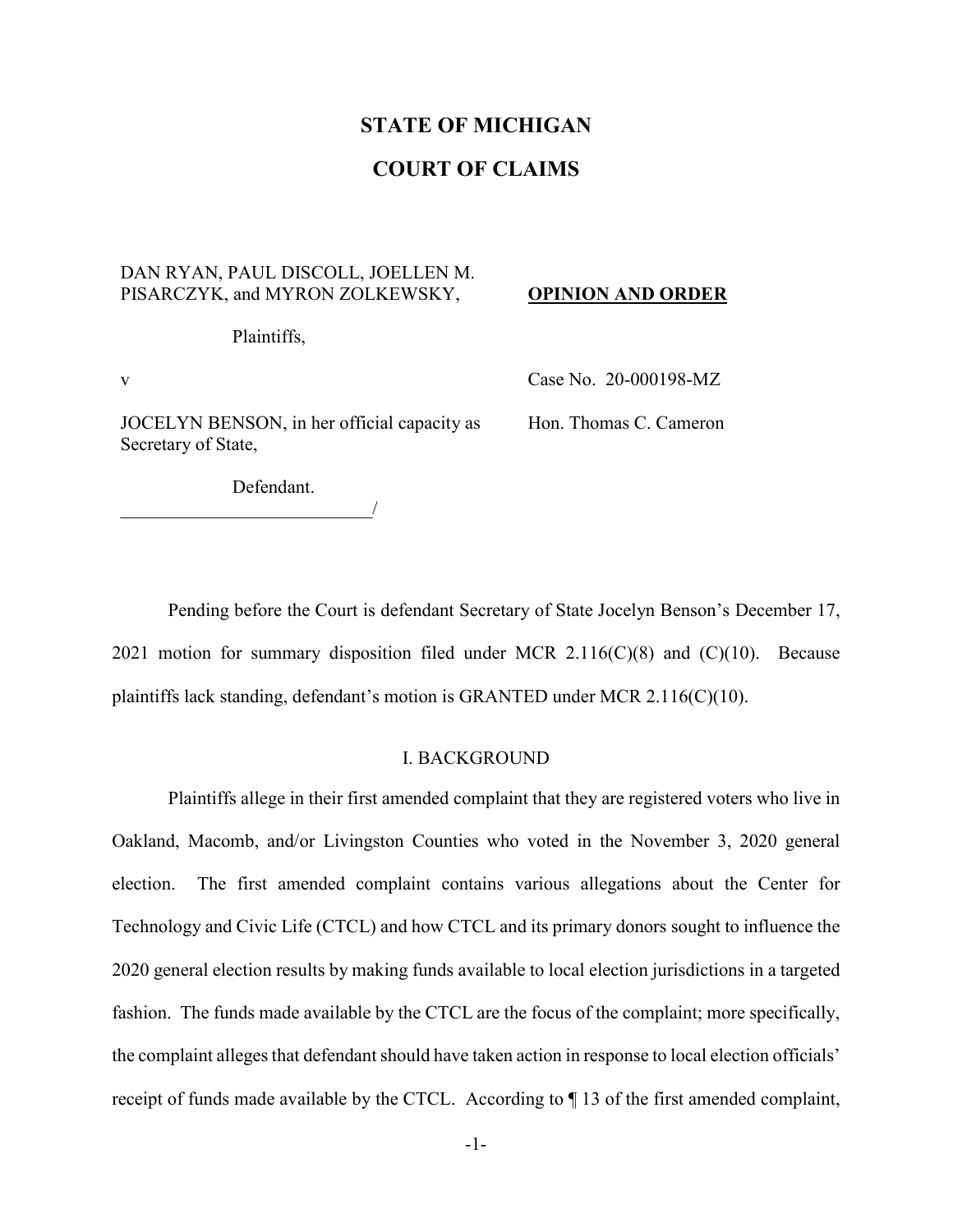plaintiffs contend that this state's "voters have suffered an irreparable constitutional injury as a result of Secretary Benson's failure to supervise and regulate the conduct of the 2020 general election" as required by law. In particular, ¶ 13 continues, defendant "failed to prevent public election officials in selected jurisdictions . . . from accepting financial backing from private interests and conducting the election under the direction of those private parties." According to plaintiffs, this state's election laws do not permit local election officials in "favored jurisdictions" to receive funding from private donors.

The amended complaint alleges that the CTCL "paid millions of dollars to Michigan election authorities in predominantly urban and Democrat jurisdictions." Paragraph 32 of the complaint asserts that the donated funds were used to cover expenses incurred by local election offices during the time period of June 15, 2020, through December 21, 2020, and that the CTCL funds could be used to cover expenses such as expanded voter education and outreach as well as support for "Early In-Person Voting and Vote by Mail." Local election officials who received funds were allegedly required to submit reports to the CTCL that explained how funds were spent.

Plaintiffs do not allege that defendant received funding from the CTCL; rather, they allege that she failed to prevent local election officials from accepting funds offered by the CTCL. Count I of the amended complaint alleges that defendant's failure to prevent local election officials from accepting private funds in "targeted" jurisdictions violates the Equal Protection Clause of the Michigan Constitution. Plaintiffs assert that these targeted funding decisions amounted to a government scheme designed to "get-out-the-vote" for a favored demographic group. They allege that defendant violated their rights to equal protection by permitting officials to accept and spend private money intended to favor one group of voters over another group. Plaintiffs contend that defendant should have instructed local election officials to refuse private funds.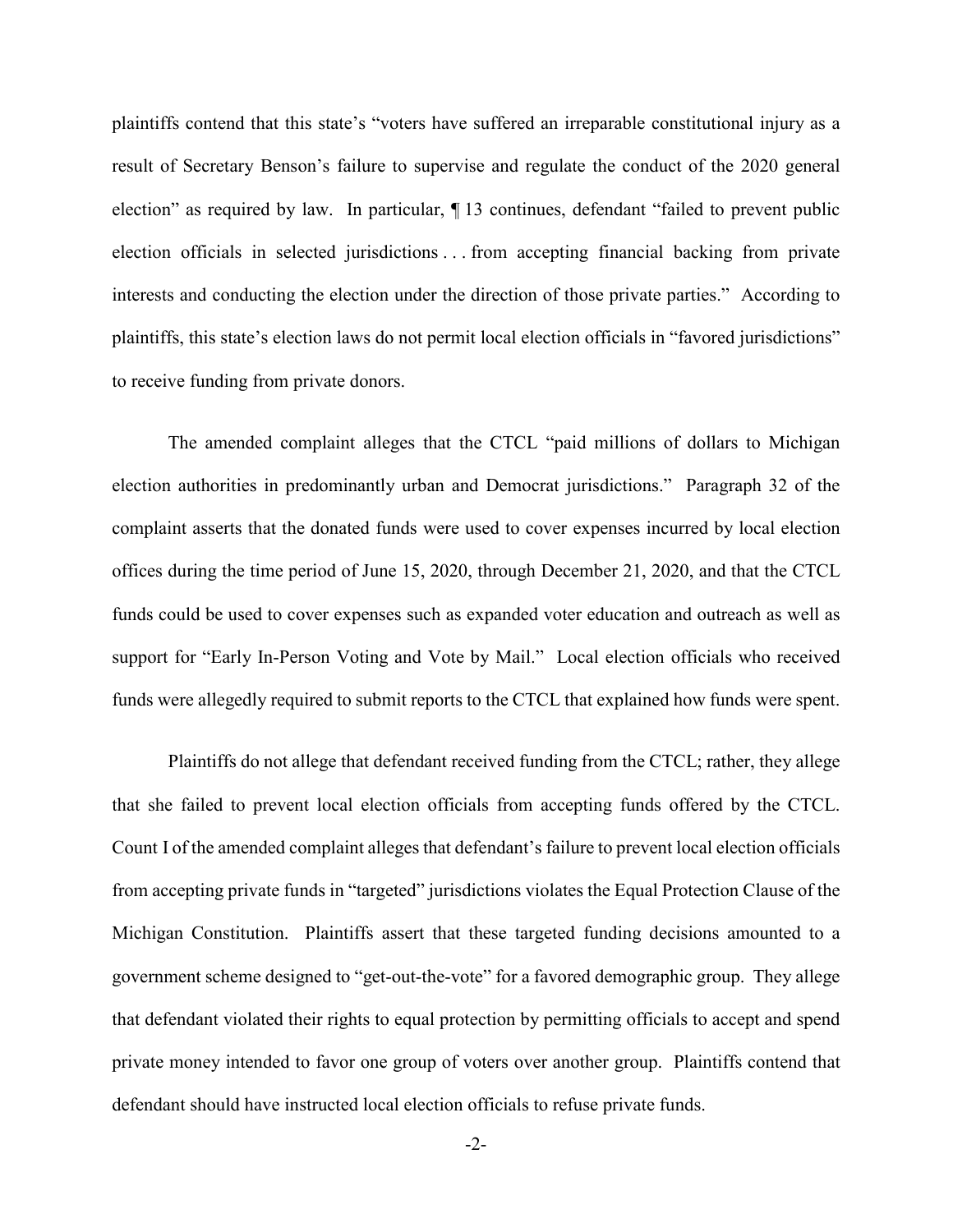Count II of the amended complaint alleges that defendant violated Const 1963, art 2, § 4, which states that the Legislature shall enact laws to preserve the purity of elections. According to plaintiffs, art 2, § 4 is violated when local election officials favor one group of voters over another. Plaintiffs allege in ¶ 59 that they "are from precincts that did not have the benefit of private funding for the 2020 general election, but instead relied on state and local budgets providing taxpayer funds to pay for the cost of conducting the election." The complaint faults defendant for allowing local election officials in purportedly Democratic-leaning jurisdictions to accept and spend private funds offered by the CTCL. Plaintiffs assert that defendant's decision to "allow" such conduct diminished their voting rights and violated art 2, § 4.

Count III asserts a violation of Const 1963 art 7, § 26 and of art 9, § 18, because, according to plaintiffs, "[s]pending public funds for a private purpose in Michigan is illegal." Plaintiffs assert that, once funds are received by a public official, they are "public" and they are subject to constitutional restrictions placed on the expenditure of public funds. In this case, plaintiffs allege that local officials who received funds from the CTCL were not permitted to spend the funds on the terms and conditions dictated by the CTCL. And, insofar as defendant is concerned, plaintiffs contend that defendant violated her duty to supervise the conduct of this state's elections by allowing and encouraging election officials to accept and spend CTCL funds.

Count IV alleges that defendant ran afoul of this state's election laws by allowing the "illegal acquisition" of ballot containers. Paragraph 70 of the complaint asserts that MCL 168.669 requires the use of public funds for purchasing "approved ballot containers" for use in a particular election precinct. According to plaintiffs, because state law requires the use of public funds for ballot containers, buying such containers with private funds is illegal. It was up to defendant,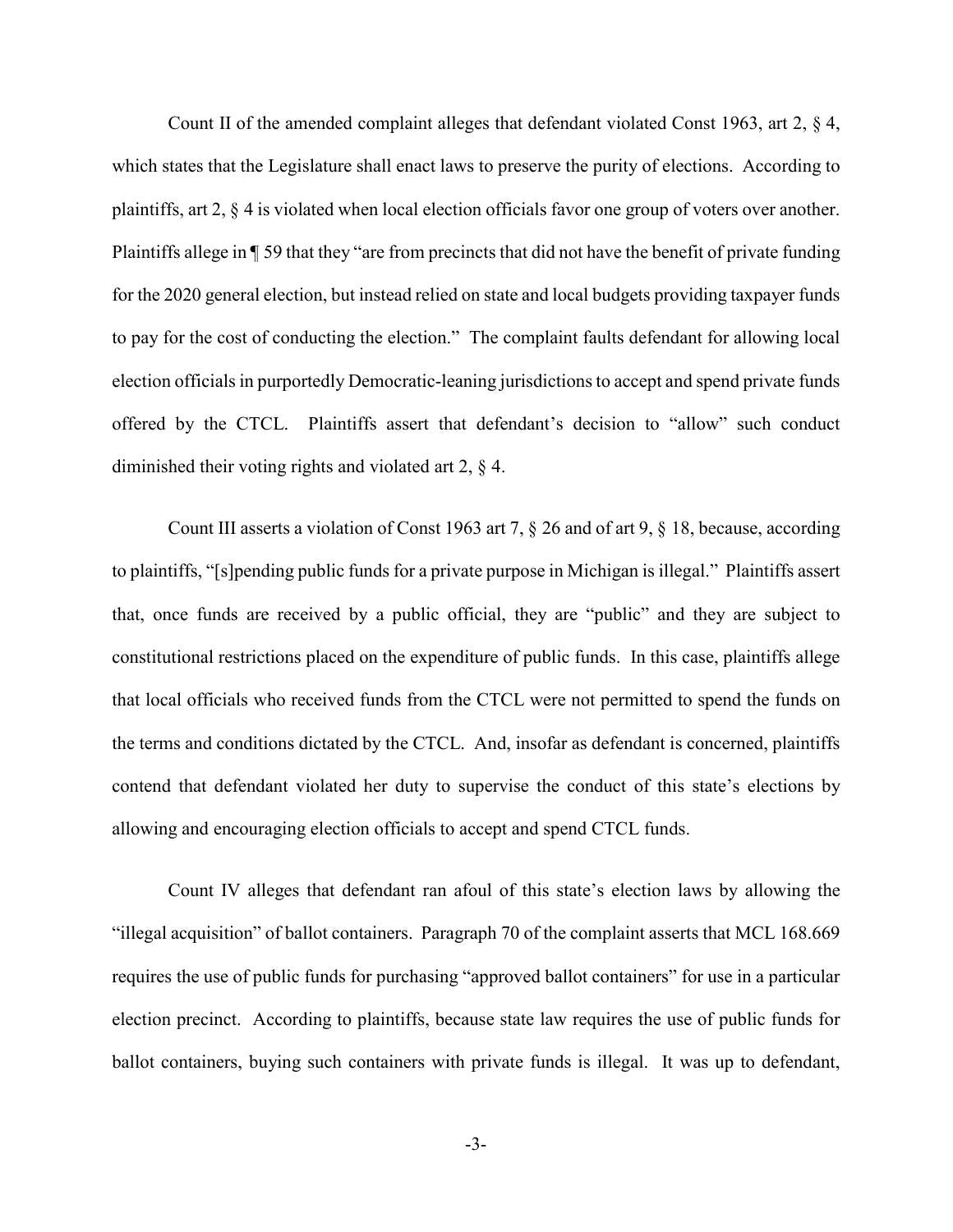allege plaintiffs, to prohibit local election officials from using funds to purchase ballot containers and other election supplies.

Count V of the amended complaint alleges that defendant violated this state's election laws by allowing and even encouraging the use of "unapproved, insecure, unmonitored drop boxes" for ballots. Plaintiffs assert defendant did not approve the ballot containers purchased with CTCL funds and therefore their acquisition and use were illegal under MCL 168.24j and MCL 168.665. According to plaintiffs, defendant improperly allowed the use of illegal, unapproved ballot containers, and thereby breached her duties to issue instructions for the conduct of elections.

In their prayer for relief, plaintiffs ask the Court to declare that defendant violated this state's Constitution by allowing the use of private funds in select jurisdictions. They also ask the Court to declare that defendant violated MCL 168.31 by allowing election officials to engage in conduct that violates the Constitution. Plaintiffs ask the Court to enjoin defendant from allowing local officials to accept funds or direction from the CTCL or any private party.

### II. ANALYSIS

Defendant moved for summary disposition under MCR  $2.116(C)(8)$  and  $(C)(10)$ . Defendant's argument under subrule  $(C)(10)$  asserts that plaintiffs lack standing to bring their claims, based on circumstances that have come to light following the filing of the amended complaint. See *Le Gassick v Univ of Mich Regents*, 330 Mich App 487, 494 n 2; 948 NW2d 452 (2019) (noting that a "motion for summary disposition premised on the doctrine of standing as a defense may be pursued pursuant to MCR 2.116(C)(8) or MCR 2.116(C)(10) contingent upon the pleadings or other circumstances of the particular case"). The Court will first turn to that argument,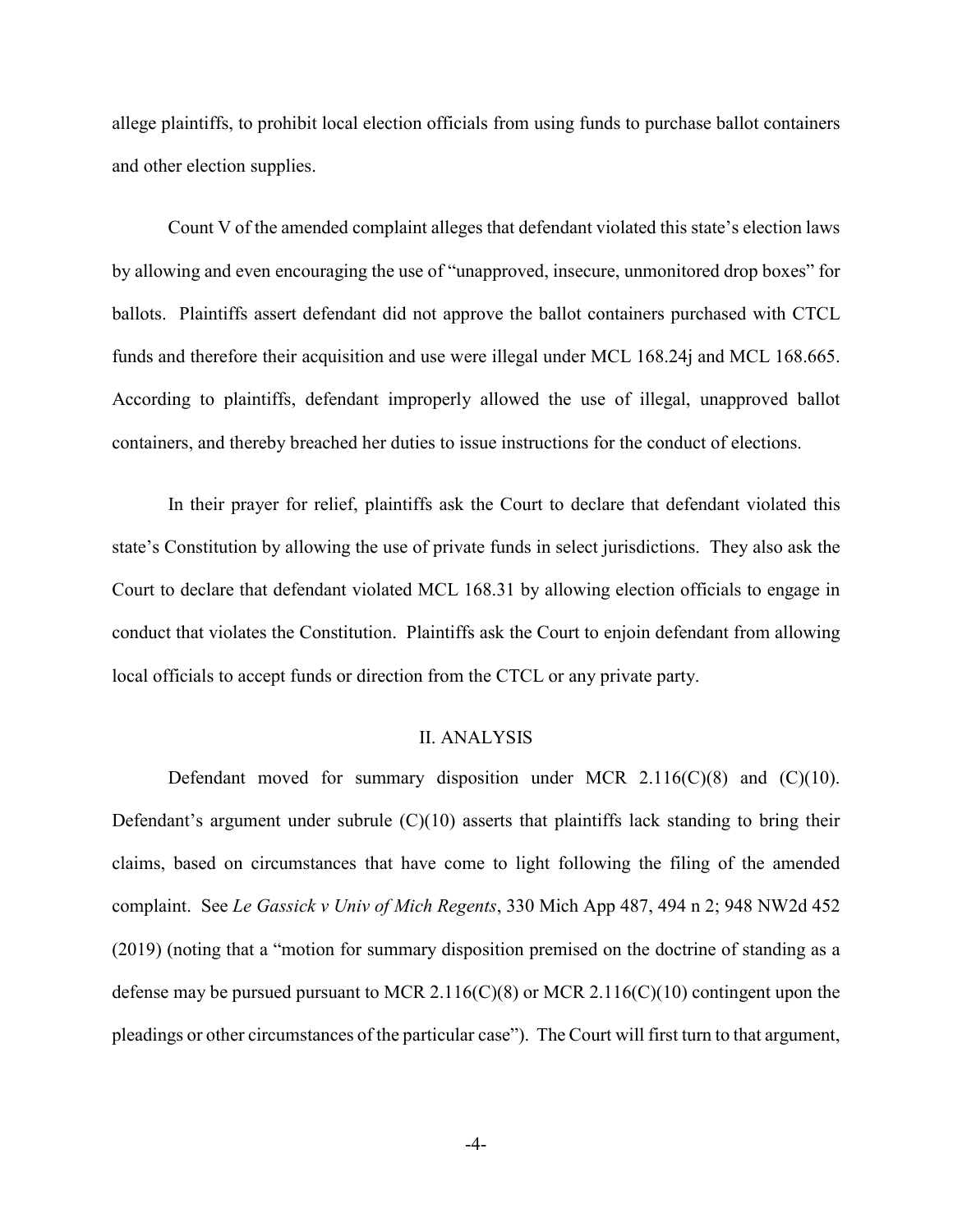because if plaintiffs lack standing, there is no need to address the remaining arguments presented in the motion for summary disposition.

Defendant argues that plaintiffs lack standing to bring this action and that declaratory relief is unnecessary to guide plaintiffs' conduct or to preserve their legal rights. Defendant points out that plaintiffs' discovery responses reveal that plaintiffs live in jurisdictions that also received CTCL funds. According to defendant, this means that plaintiffs have not been injured and instead benefited from the very grants they have challenged.

In response, plaintiffs note the October 16, 2020 opinion and order issued by predecessor Judge Christopher M. Murray in regard to plaintiffs' emergency motion for declaratory judgment. Pages 4-5 of that opinion stated that, "because plaintiffs have a cause of action for a violation of the equal protection clause, and their rights could be substantially and detrimentally affected differently than others within the general public, they have standing to bring these claims." In a footnote included within the passage quoted in the preceding sentence, Judge Murray noted that plaintiffs at that time had alleged that the counties in which they resided "have not had access to the grant monies that other counties have," and thus, at the time and under those circumstances, plaintiffs satisfied the standards for establishing standing.

At the outset, the Court rejects the notion that the question of standing has been settled or that it cannot otherwise be revisited. For one, a trial court may revisit its prior decisions while the proceedings remain pending before it. See *Hill v City of Warren*, 276 Mich App 299, 306-307; 740 NW2d 706 (2007). Additionally, the statement from the prior decision reads more like an assumption that plaintiffs had standing at that time—as evidenced by the qualifying footnote rather than a determination that plaintiffs had standing. And as discussed below, the facts assumed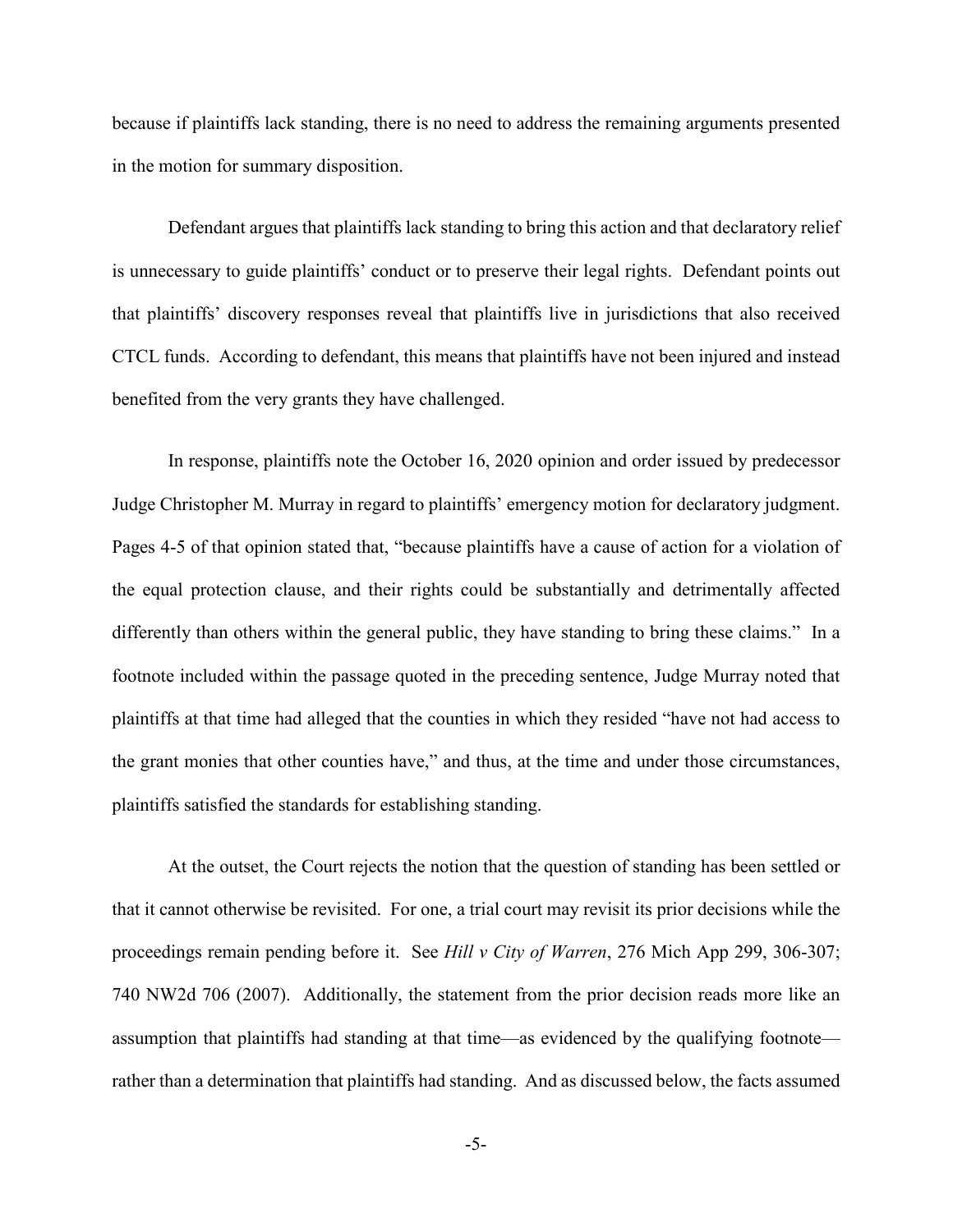in the footnote—that the jurisdictions in which plaintiffs lived did not have access to the same funds like other jurisdictions had—were before plaintiffs' admissions in their discovery responses. As a result, the question of plaintiffs' standing is properly before this Court.

As it concerns the issue of standing, the Supreme Court explained in *Lansing Schs Ed Ass'n v Lansing Bd of Ed*, 487 Mich 349, 372; 792 NW2d 686 (2010), that a litigant has standing whenever a cause of action has been provided by law. A litigant may also have standing if he or she meets the requirements of MCR 2.605 for obtaining declaratory relief, or "if the litigant has a special injury or right, or substantial interest, that will be detrimentally affected in a manner different from the citizenry at large or if the statutory scheme implies that the Legislature intended to confer standing on the litigant." *Id*. Here, there is no argument about whether a cause of action has been expressly provided by law—there has not been. Rather, the primary arguments are whether plaintiffs satisfy the requirements of MCR 2.605, or whether they have a special injury or right that will be detrimentally affected in a manner different from the citizenry at large.

With respect to the requirements for obtaining declaratory relief, MCR 2.605(A)(1) specifies that the plaintiff must establish the existence of a "case of actual controversy." "An actual controversy exists when a declaratory judgment is needed to guide a party's future conduct in order to preserve that party's legal rights." *League of Women Voters of Mich v Secretary of State*, 506 Mich 561, 586; 957 NW2d 731 (2020). The Court agrees with defendant that the allegations fail to show the existence of a present legal controversy that necessitates declaratory relief. Simply put, "[a] declaratory judgment is not *needed* to guide plaintiffs' future conduct." *Id*. Plaintiffs have not explained what they would do differently, nor have they specified how their future conduct requires guidance from the Court. See *UAW v Central Mich Univ Trustees*, 295 Mich App 486, 495; 815 NW2d 132 (2012) ("An 'actual controversy' under MCR 2.605(A)(1)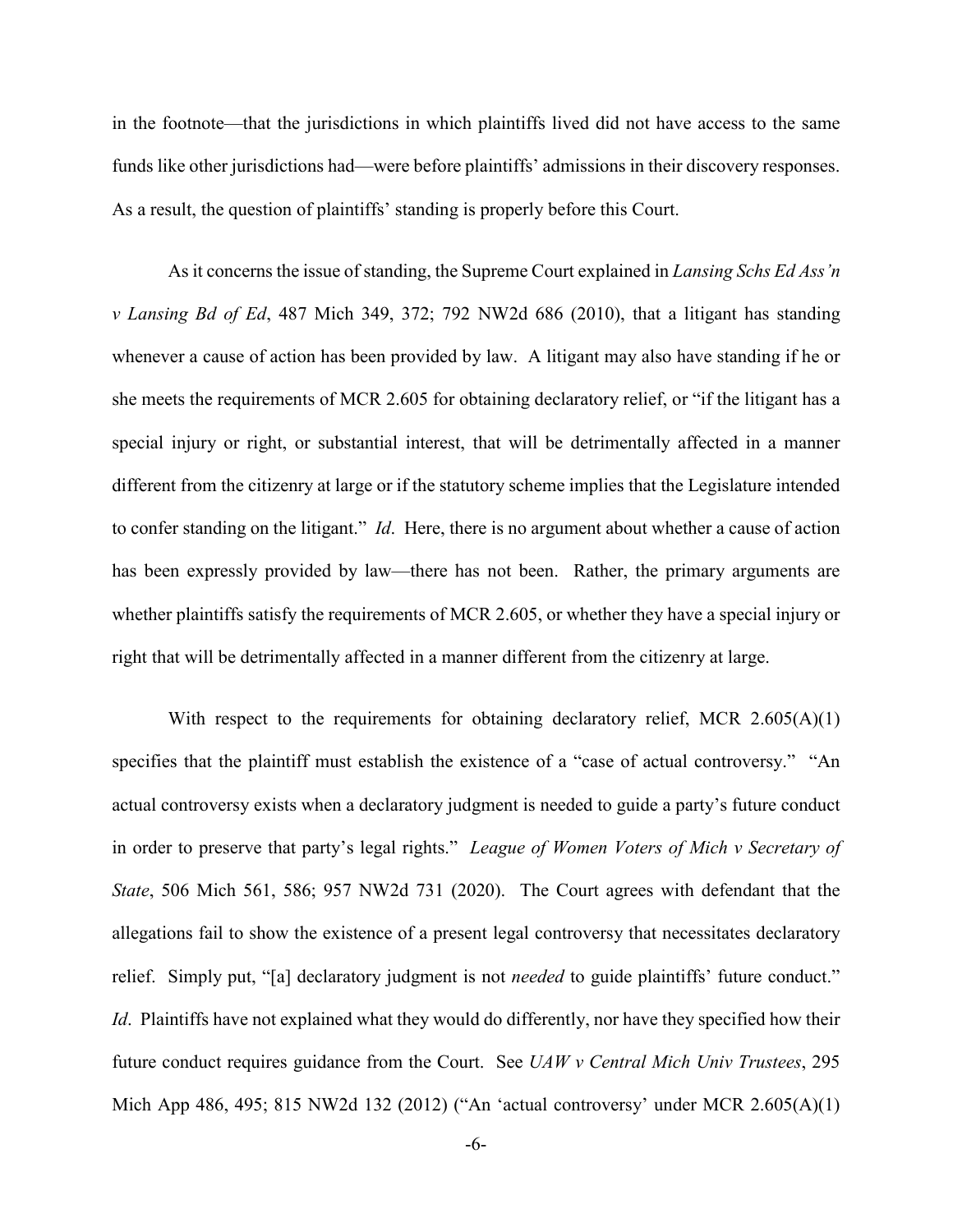exists when a declaratory judgment is necessary *to guide a plaintiff's future conduct in order to preserve legal right*s") (emphasis added). At most, and for the sake of argument, a decision from the Court on the allegations pleaded in the complaint might change how defendant exercises her supervisory authority under certain statutes, but there are no assertions or allegations about how a decision from the Court would guide plaintiffs' future conduct in order to preserve plaintiffs' legal rights. Thus, declaratory relief is not available in this case.

Moreover, while a decision from the Court could in theory direct defendant's conduct, the Court agrees with defendant that plaintiffs have not shown that they are the proper parties to pursue the allegations made in amended complaint. See *Pontiac Police & Fire Retiree Prefunded Group Health & Ins Trust Bd of Trustees v Pontiac No 2*, 309 Mich App 611, 620; 873 NW2d 783 (2015) (explaining that a motion for summary disposition "asserting as its basis the doctrine of standing invokes a prudential doctrine that focuses on whether a litigant is a proper party to request adjudication of a particular issue and not whether the issue itself is justiciable") (citation and quotation marks omitted). To that end, plaintiffs fail to allege or establish a harm or injury that is different from the citizenry at large. Notably, it appears to be undisputed at this time that no counties or jurisdictions—in particular, the jurisdictions in which plaintiffs reside—were denied access to the funds at issue. This undermines plaintiffs' assertion of standing with respect to the constitutional violations they have alleged. In other words, without the targeted access to funds that was once alleged, plaintiffs fail to state an injury that is different from that of the citizenry at large. And in all other respects, the complaint contains allegations that are not unique to plaintiffs or that are not otherwise distinguishable from any concerns that might be held by the public at large. An interest "in the proper enforcement of a statute has never been thought sufficient to confer standing," *Tuscola Area Airport Zoning Bd of Appeals v Mich Aeronautics Comm*, \_\_ Mich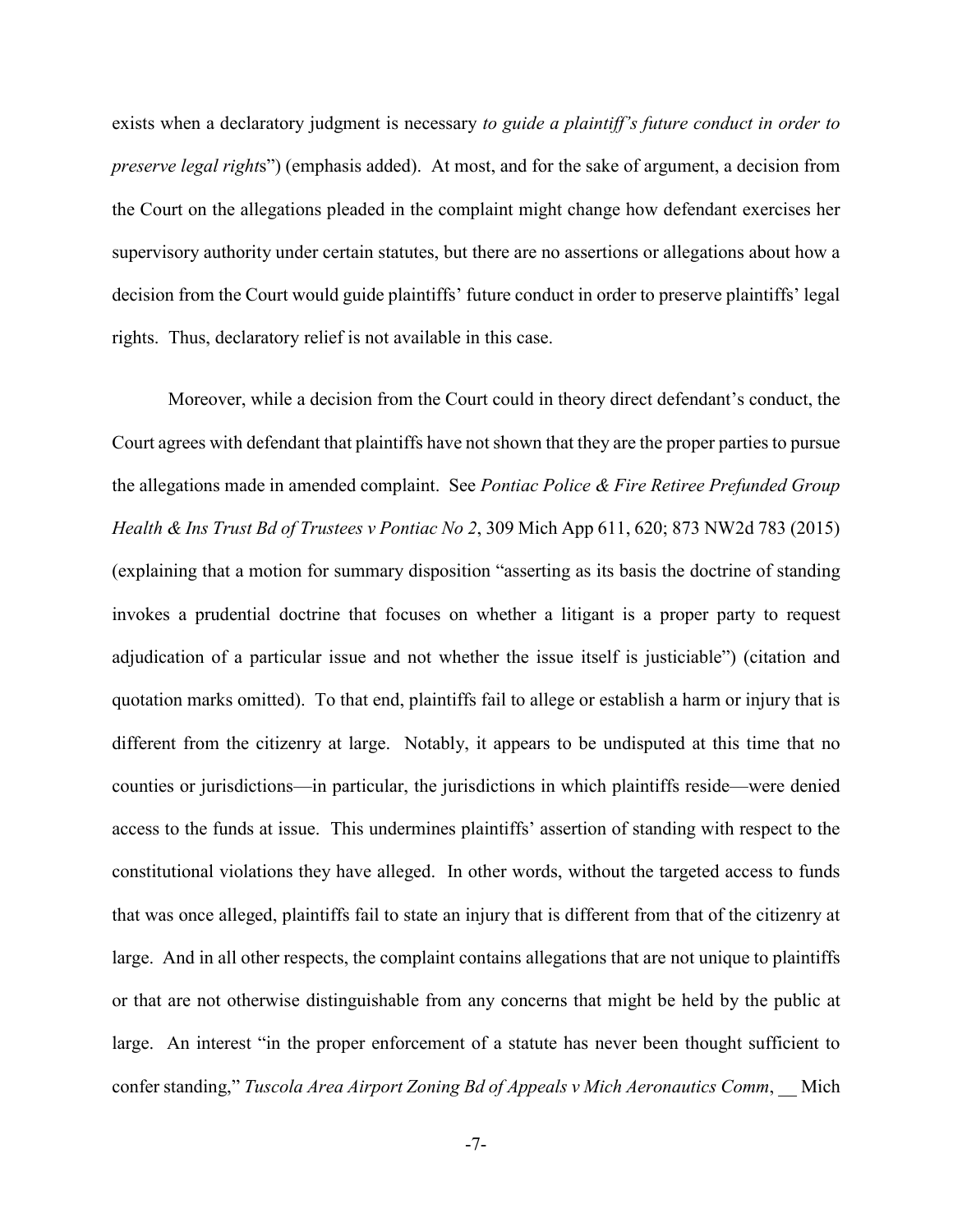App \_\_, \_\_; \_\_ NW2d \_\_ (2022) (Docket Nos. 357209; 357210), slip op at 6, and that is essentially all that plaintiffs have alleged in this case. Plaintiffs therefore lack standing.

Before concluding on the issue of standing, the Court notes that the Supreme Court in *League of Women Voters of Mich*, 506 Mich at 587, remarked that "the bar for standing is lower when a case concerns election law." "For this reason," the Court continued, "we have found that ordinary citizens have standing to enforce the law in election cases." *Id*. (citation and quotation marks omitted). However, that is not to say that any citizen can bring an action at any time by merely raising constitutional questions in the context of this state's election laws. *Id*. Indeed, there must still be "a present legal controversy." *Id*. at 588. For instance, in *League of Women Voters*, the Supreme Court cited an example from a case where the plaintiffs claimed that a candidate should be placed on the upcoming ballot, as well as an example from a case where it was alleged that a special election must be held. *Id*., citing *Deleeuw v State Bd of Canvassers*, 263 Mich App 497; 688 NW2d 847 (2004); *Helkamp v Livonia City Council*, 160 Mich App 442; 408 NW2d 470 (1987). Here, plaintiffs have not met the lower bar. There is no present controversy concerning plaintiffs' claims, and the concerns that militate in favor of a lowered bar for standing in certain election cases are not present in this case. See *id*. at 583 n 27 ("A live controversy is not presented by the speculative difficulties potentially arising from a party's possible intent to someday do something."). To that end, the allegations in the complaint no longer concern a looming election and they sound far more hypothetical or anticipated than they do concrete or immediate. In addition, and for the reasons noted above, there is nothing in the complaint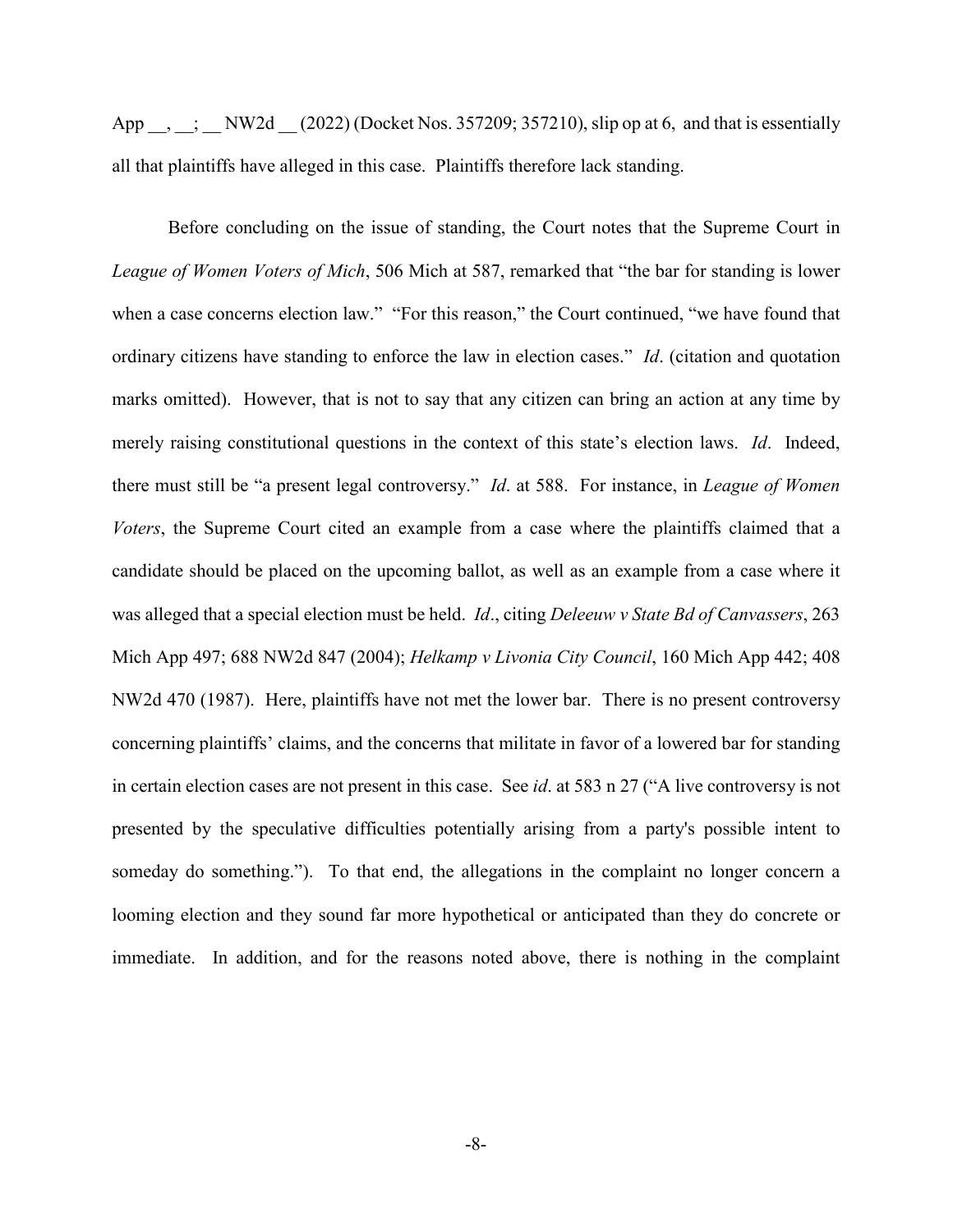suggesting that plaintiffs are requesting guidance for their future conduct. As a result, plaintiffs cannot meet the lower bar for standing that exists in certain election cases. See *id*. at 587-588.<sup>[1](#page-8-0)</sup>

Moreover, plaintiffs' lack of standing is related to another point: the nature and extent of the relief requested in the amended complaint demonstrate that this matter is, in large part, moot. A case is moot when it:

seeks to get a judgment on a pretended controversy, when in reality there is none, or a decision in advance about a right before it has been actually asserted and contested, or a judgment upon some matter which, when rendered, for any reason, cannot have any practical legal effect upon a then existing controversy. [*League of Women Voters*, 506 Mich at 580 (citation and quotation marks omitted).]

Here, plaintiffs' vote dilution claims have been rendered moot, as noted above, by the notion that the funds were available to all jurisdictions that sought them. In addition, the complained-ofconduct occurred nearly 18 months ago and the Court declines to comment on stale conduct at this time.<sup>[2](#page-8-1)</sup> Further, plaintiffs' requests for forward-looking relief and to ban the receipt of private funds in the future is merely anticipated and hypothetical at this time. Not only is it unclear whether private funds will be offered to local election officials again, but it would require this Court to engage in pure speculation concerning the manner in which such funds might be offered and whether such a hypothetical offering might somehow be impermissible. The Court will not engage

<span id="page-8-0"></span> $<sup>1</sup>$  As a final note on standing, plaintiffs' responsive briefing makes a fleeting reference to the</sup> concept of "taxpayer standing." The complaint makes no mention of this idea. And in any event, plaintiffs' inability to demonstrate or allege an injury that is distinct from that suffered by the public at large is sufficient for the Court to conclude that this appeal to "taxpayer standing" is without merit. See *Groves v Dep't of Corrections*, 295 Mich App 1, 5; 811 NW2d 563 (2011).

<span id="page-8-1"></span> $2$  For instance, would plaintiffs have this Court order the removal of certain ballot boxes assuming they are still standing—or order that the funds be returned to the private donors from whom they came? It is not entirely apparent what plaintiffs are even seeking at this time, aside from a declaration that, as noted above, does not involve a live controversy at the moment.